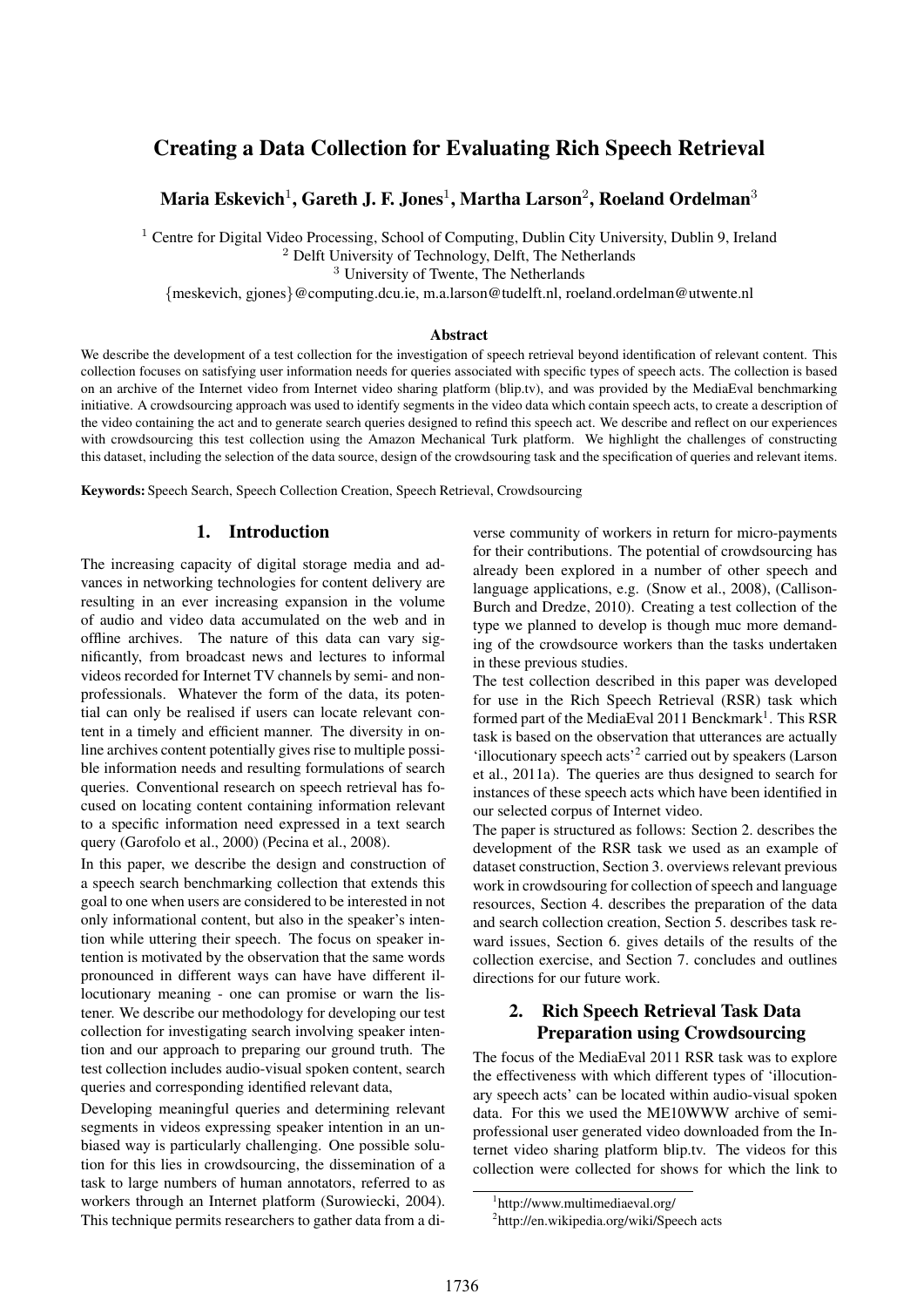one of their episodes had been tweeted on the Twitter social network. Their licenses were checked to conform that they were Creative Commons. The dataset contains 1974 episodes (247 development and 1727 test) comprising a total of ca. 350 hours of data. The development set is small with respect to the test set and is not intended for training, but rather for parameter tuning. The episodes were chosen from 460 different shows, shows with less than four episodes were not considered for inclusion in the dataset. The ME10WWW dataset for the RSR 2011 task is accompanied by automatic speech recognition (ASR) transcripts (Lamel and Gauvain, 2008), which were generously provided by LIMSI (http://www.limsi.fr/) and Vocapia Research (http://www.vocapia.com/). In order to be included in the ME10WWW set, a video needed to have been transcribed by the ASR-system with an average word-level confidence score of  $> 0.7$ . The set is predominantly English with approximate 6 hours of non-English content divided over French, Spanish and Dutch. Further details of this video collection can be found in (Larson et al., 2011b).

The richness of the RSR task arises from the specific types of the queries that we are interested in. The information to be found has to be a combination of required audio and visual content and the speaker's intention. Five examples of basic speech acts types were chosen for this task: 'apology', 'opinion' from 'expressives' (speech acts that express on the speaker's attitudes and emotions towards the proposition, e.g. congratulations, excuses and thanks), 'definition' from 'assertives' (speech acts that commit a speaker to the truth of the expressed proposition) 'warning' from 'directives' (speech acts that are to cause the hearer to take a particular action, e.g. requests, commands and advice), 'promise' from 'commissives' (speech acts that commit a speaker to some future action, e.g. promises and oaths).

## 3. Crowdsouring in Development of Speech and Language Resources

#### 3.1. Background and Relevant Existing Work

Crowdsourcing is a form of micro-outsourcing that allows tasks to be assigned to remote workers who receive a small financial compensation for their work. The importance of manually developed resources to support speech and language research and the cost of developing them means that crowdsourcing has become a topic of great interest in the development of resources for language technology research.

Looking at the general suitability of the use of untrained crowdsource workers in natural language tasks, Snow et al. (Snow et al., 2008) compared the work of domain experts and with that of non-experts recruited in a general crowdsourcing environment for a range of natural language labelling tasks, including recognising textual entailment and word sense disambiguation. The tasks were restricted to selection of multiple choice response or numeric input within a fixe range. Their results demonstrated that the nonexpert crowdsource workers can produce work of a similar standard to expert workers. Callison-Burch and Dredze (Callison-Burch and Dredze, 2010) survey contributions to the NAACL-2010 workshop on crowdsourcing for speech and language resource, and highlight a number of important factors which should be taken into account when designing effective crowdsource tasks in this setting. These include issues of how to attract sufficient suitable workers to undertake the task, the level of payment that should be offered to a worker for undertaking a task, careful design of the task, that the instructions should be clear for the expected participants, and how to deal with the problem of workers who try to cheat on the task to earn payment without undertaking the work properly. It should be noted that here too the tasks examined were relatively straightforward such as involving the selection of appropriate labels from among a number offered or undertaking translation into a language in which the worker is fluent.

In the area of speech resource development Marge et al. (Marge et al., 2010) found that crowdsource workers are able to transcribe speech of varied qualities with reasonable accuracy. Evanini et al. (Evanini et al., 2010) investigated the more challenging task of transcribing nonnative read-aloud and spontaneous speech, they found that even merging the results multiple workers produced errorful transcriptions particularly in the case of the spontaneous speech. Thus even in a clearly defined and apparently obvious task, crowdsourcing does not provide a simple solution to challenging tasks. Lane et al. (Lane et al., 2010) found some success exploring the related speech task of collecting spoken corpora using crowdsourcing, but identified issues in relation to the training of the speakers to undertake the task.

In the field of information retrieval, one of the common challenges in the development of test collections for system testing is establishing the relevance of available documents to a user search query. Crowdsourcing provides an intuitively appealing solution to this problem. In this scenario workers can be shown a query and asked whether specific documents are relevant to the query. An early study exploring this topic is described in (Alonso et al., 2008). This examined the important topics of establishing whether workers are actually qualified to carry out the task for which they are volunteering, and seeking to identify those not undertaking the work properly. This is a particular problem in relevance assessment of this nature since clearly the person requesting the work cannot manually check the accuracy of all submitted work. A further study on this topic by Grady and Lease (Grady and Lease, 2010) examined the topic of reward for work done. They examined the issue of worker pay, particularly considering the impact of offering a bonus to the worker for good work, where bonuses were manually assigned when checking the quality of work carried out. Interesting they observed that workers appeared to be attracted to do more work where a bonus was offered, and that they completed the work with greater accuracy on average.

From these existing studies it is clear that crowdsourcing can make a valuable and cost effective contribution to the development of language technology resources. However, workers can find even apparently simple tasks challenging and produce unsatisfactory work. All the tasks examined here are conceptually quite straightforward either relying on workers to use non task specific recognition skills, their own special linguistic knowledge, e.g. being bilingual, or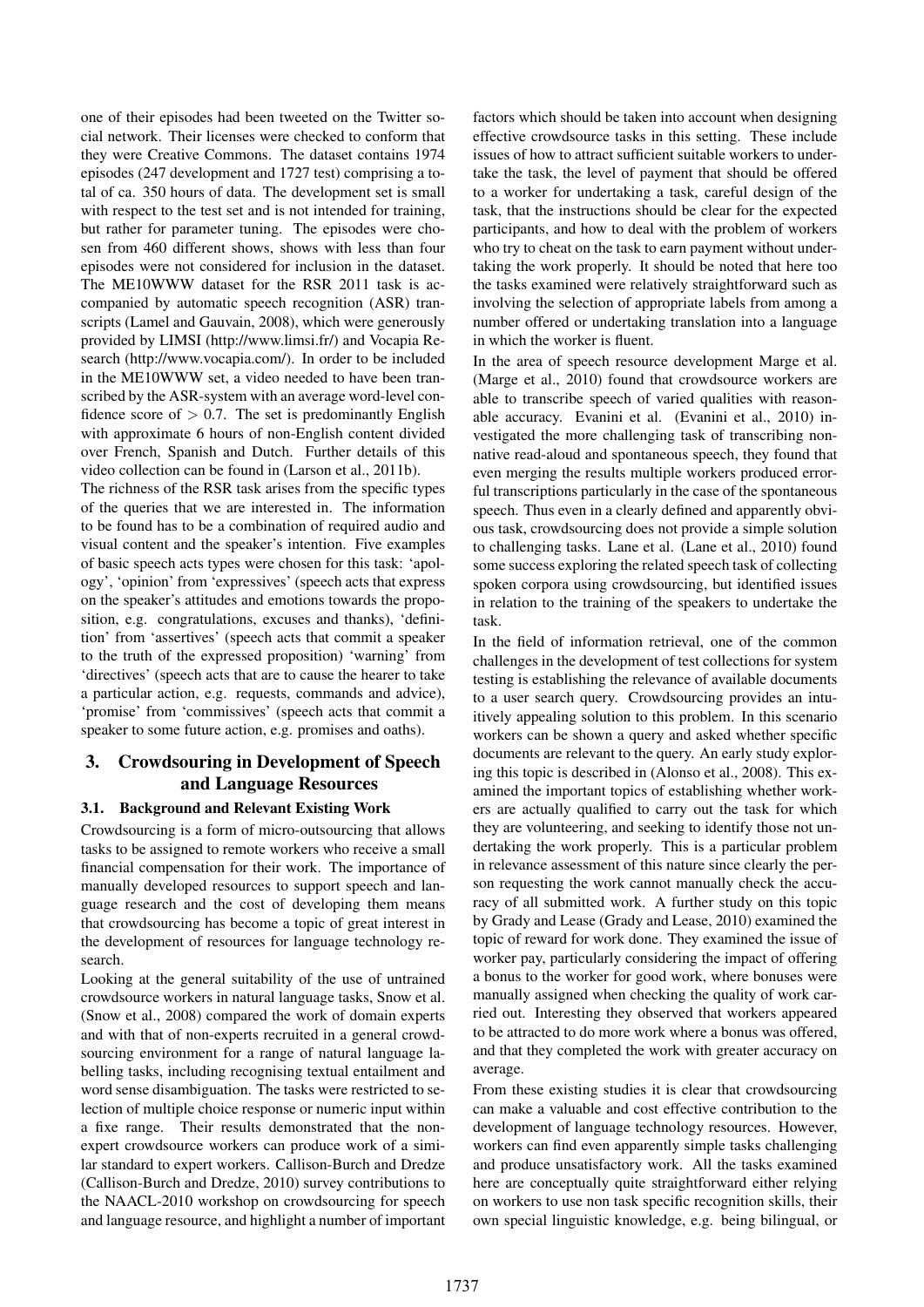|                 | Speech act type |            |         |         |         | Total |
|-----------------|-----------------|------------|---------|---------|---------|-------|
|                 | Apology         | Definition | Opinion | Promise | Warning |       |
| Development Set |                 |            |         |         |         | 30    |
| <b>Test Set</b> |                 |            |         |         |         | 51    |

Table 1: Number of collected queries per speech act for MediaEval 2011 development and test sets

transcribing or uttering some speech. There is no personal creativity required to perform any of these tasks. General factors include, the common observation that here is a persistent problem of some workers trying to cheat to receive payment without completing work properly. Also there are interesting questions requiring further exploration relating to the levels of pay offered for tasks, and the potential impact of bonus payments on loyalty and quality of work.

#### 3.2. Amazon Mechanical Turk

Currently, the most widely-used platform for crowdsourcing is Amazon Mechanical Turk<sup>3</sup>. In the Mechanical Turk (MTurk) setting tasks are referred to as 'Human Intelligence Tasks' or HITs. To initiate a task, the requester uploads a HIT consisting of relevant instructions, questions, files, etc to be used by the workers while completing the HIT. When the workers have carried out HIT, the requester reviews the completed work and confirms payment to the worker with a previously set payment. If the requester is not satisfied with the work carried out, they can opt not to the worker. Potentially, the requester can also give the worker a bonus, as discussed previously, in order to both express appreciation for the quality of the work and to motivate the worker to continue.

### 4. Development of an Effective HIT

While we had a clear specification of the test collection that we wished to develop using MTurk, as highlighted in the previous section, earlier work using crowdsouring for the development of speech and language resources set workers much less complex tasks than we wished them to undertake. In many cases deliberately designing the task to be as simple as possible to reduce the effort involved for the worker, to maximise the potential number of workers interested and qualified to undertake the task and to minmise the chance of them making mistakes. Thus the creation of our test collection was actually exploring the research question of whether untrained MTurk workers can undertaken extended tasks which require them to be more creative than those examined previously.

For each HIT we required the worker to carry out the following activities:

- View an assigned video to attempt to locate the presence of speech act.
- Label the specific time at which the speech act begins and ends in the video.
- Accurately transcribe the words spoken within the time limits of the labeled speech act.

• Write a full sentence query which they believed would be able to refind this speech act, and write a short web style query to refind the speech act.

The task is thus much longer and more complex than tasks typically offered to workers, since it requires them to carry out multiple activities and also to be creative since they are asked to develop their own search queries as part of the HIT. While assigning the HIT to a worker we did not require them to have any specific knowledge or experience of work with audio and video data. However we used internal Amazon MTurk platform information about the previous performance of this registered user in order to select those that are familiar with the system itself, and whose previous results satisfied other requesters. This measure is called HIT Approval Rate, and is a simple ratio of how many HITs submitted by each worker have been approved by the requesters. For our HIT we allowed only the workers with HIT Approval Rate greater than or equal to 90 to undertake the task.

#### 4.1. Data Management

The videos in the blip TV dataset vary in length. We felt it unrealistic to expect workers to view extended videos while looking for speech acts. Also we observed a bias in our initial crowdsourcing trials with this data that workers tend to identify noteworthy segments in the first few minutes of a video. This may be caused by the fact that they are paid for each HIT, and are therefore interested in completing more HITs in time they have available. Thus for the original 247 and 1727 videos in the ME10WWW for development and test set respectively, we prepared 562 and 3278 starting points for longer videos at a distance of approximately 7 minutes apart. These starting points were then randomly allocated by the Amazon MTurk platform to be presented to the workers in each HIT. Even after presegmenting the videos into shorter parts, the workers rarely found noteworthy content later than the third minute from the start of playback point in the video.

The main technical challenge was that since MTurk does not support playback of multimedia files, the workers needed to watch videos stored on an external server. The path to the remote file was embedded within the html-code of the HIT page. Thus the video player used had to be compatible with different operating systems and browsers. Restrictions on this issue had to be made clear to workers in the general description of the task.

#### 4.2. Data Collection Procedure

We used a three-stage approach for our collection procedure. First we prepared and uploaded a pilot version of the HIT and received 55 results, 34 of which we approved.

<sup>3</sup> https://www.mturk.com/mturk/welcome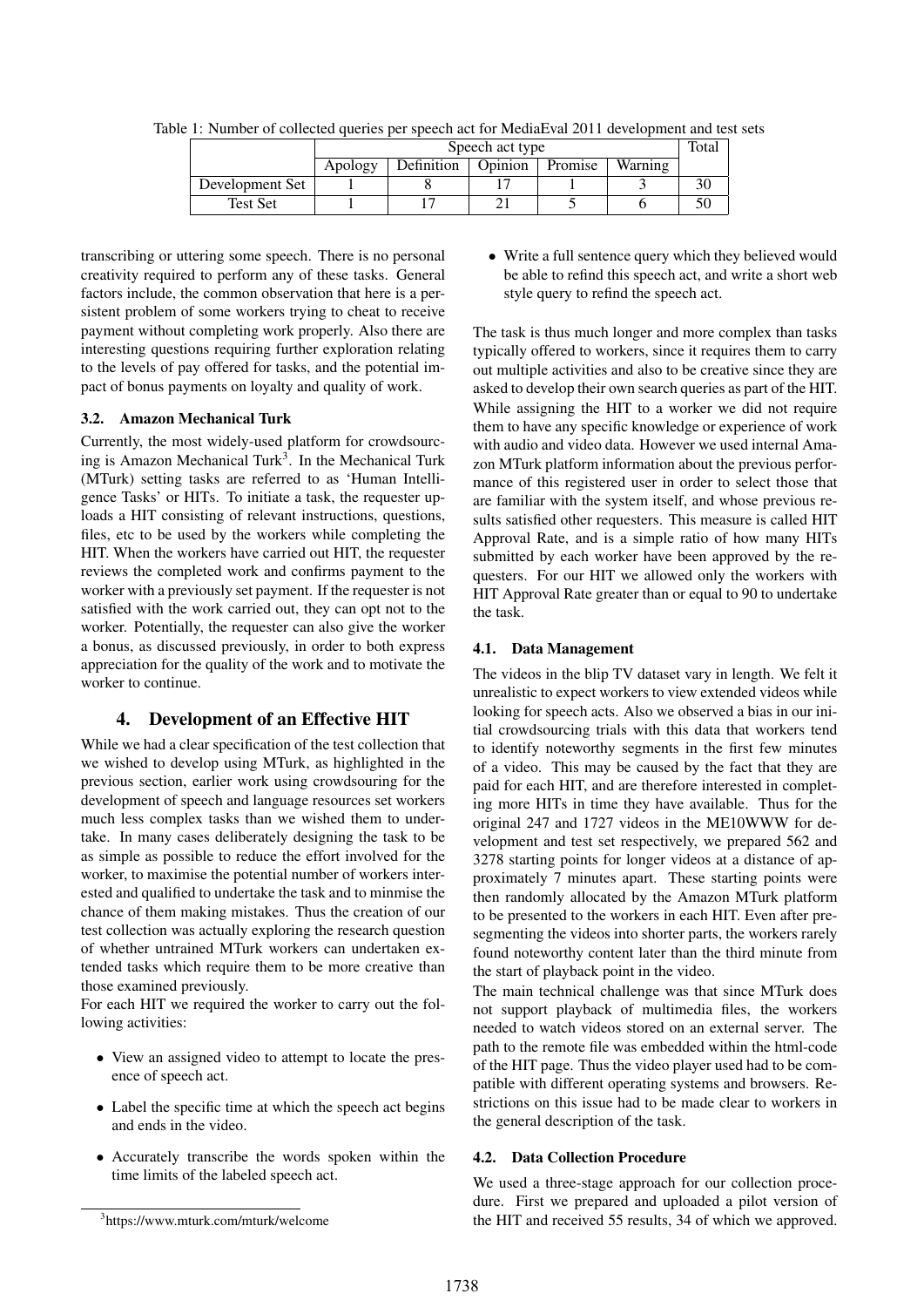Find interesting things people say in video

magine that you are watching videos on YouTube. When you come across something interesting you might want to share on Facebook, Twitter or your favorite social network. Now please<br>zatch this video and search for an interes

|                       | The selected segment should be around 10-30 seconds long.<br>Don't be alarmed if the video doesn't start at the beginning (and also don't scroll back).<br>When you are finished with answering the questions, don't forget to click the "Submit" button at the bottom of the page. Thank you very much for your help!                                                                                                                                                                                                                             |  |  |  |  |  |
|-----------------------|----------------------------------------------------------------------------------------------------------------------------------------------------------------------------------------------------------------------------------------------------------------------------------------------------------------------------------------------------------------------------------------------------------------------------------------------------------------------------------------------------------------------------------------------------|--|--|--|--|--|
|                       | 1) What kind of segment is the video part that you selected?                                                                                                                                                                                                                                                                                                                                                                                                                                                                                       |  |  |  |  |  |
|                       | $\circledcirc$ an apology $\circledcirc$ a definition $\circledcirc$ an opinion $\circledcirc$ a promise $\circledcirc$ a threat $\circledcirc$ I can't find anything like this in this video<br>2) We can improve our task by excluding this video. Only if you chose "I can't find anything like this in this video", please give us a reason why and tell us if you think<br>other people will have the same problem (one or two sentences, please be as neutral as possible in your description), and you should skip the follow-up questions. |  |  |  |  |  |
|                       |                                                                                                                                                                                                                                                                                                                                                                                                                                                                                                                                                    |  |  |  |  |  |
| Loading<br>the player | 3) For your selected segment, what is the start time (please specify exactly in minutes and seconds)? Please pay attention to the time shown in the left corner of the<br>bottom line of the video player.<br>Minute<br>Second                                                                                                                                                                                                                                                                                                                     |  |  |  |  |  |
|                       | 4) For your selected segment, what is the end time (please specify exactly in minutes and seconds)? Please pay attention to the time shown in the left corner of the<br>bottom line of the video player.                                                                                                                                                                                                                                                                                                                                           |  |  |  |  |  |
|                       | Minute<br>Second<br>5) What was said during your selected segment? Please write down the exact words the speaker is saying (please transcribe precisely). If you are not sure what the<br>exact word was, please write down what your think the word was and mark it with a star (for example, 'French president *Sarkosie was saying ' if you are not sure<br>how to spell the name 'Sarkozy' properly)                                                                                                                                           |  |  |  |  |  |
|                       |                                                                                                                                                                                                                                                                                                                                                                                                                                                                                                                                                    |  |  |  |  |  |
|                       | 6) When sharing this particular part of the video (your selected segment) on a social network, what comment would you add to the video to make sure that your friends<br>have an idea what the video segment is about?<br>Please do not use informal internet language (such as '4 u' instead of 'for you').<br>Be as objective as possible when describing the video segment and do not express your personal opinion/attitude, either positive or negative.                                                                                      |  |  |  |  |  |
|                       | 7) Imagine you would like to search for similar video segments using a search engine (such as Google, Bing, Yahoo) what would you put in the search box?                                                                                                                                                                                                                                                                                                                                                                                           |  |  |  |  |  |
|                       |                                                                                                                                                                                                                                                                                                                                                                                                                                                                                                                                                    |  |  |  |  |  |
|                       | We understand that this work requires a lot of your time and concentration, so we would like to bonus the high-quality of your results. Please tell us your opinion about the size of bonus you<br>deserve. Choose and justify your choice. Please keep in mind that we are carrying out non-profit university research (we can afford a maximum of 21 cents bonus, but only for really excellent<br>responses). When making our decision on your bonus level we create a compromise between our budget and your request.                          |  |  |  |  |  |
|                       | © 0 cents © 7 cents © 11 cents © 21 cents (maximum)                                                                                                                                                                                                                                                                                                                                                                                                                                                                                                |  |  |  |  |  |

Figure 1: Amazon MTurk HIT example that was used to gather long and short queries (Questions 6 and 7) associated with certain speech acts (Question 1), time stamps (Questions 3 and 4) and transcript (Question 5) of the relevant content

These answers were not included in the final set, but provided us with valuable feedback to refine our HIT.

The initial HIT was found to contain too many concepts that workers did not understand clearly. The revised HIT thus avoided words such as 'transcripts', 'quote', 'categories' etc. The request to find the segment with a certain speech act was expressed indirectly, and was hard to understand. Initially the description of the task was: "Please watch the video and find a short portion of the video (a segment) that contains an interesting quote. The quote must fall into one of these six categories". Analysis of the results showed that workers were confused with the type of phrases they had to find, the concept of transcription was mixed with the general description of what was said during the video, the workers who were probably not familiar with the video player gave wrong time onsets and offsets for identified relevant speech events.

In our revised HIT, we attempted to make use of a concept with which general workers will be more familiar when

working with the videos – sharing. The concept of sharing seemed to us to be part of the everyday experience of people who work with the Internet and would provoke a more natural human response setting. The new phrase of the HIT became: "Imagine that you are watching videos on YouTube. When you come across something interesting you might want to share it on Facebook, Twitter or your favorite social network. Now please watch this video and search for an interesting video segment that you would like to share with others because it is (an apology, a definition, an opinion, a promise, a warning)".

The other way to make the workers more familiar with the task was to provide full examples of how all the questions in one HIT can be answered for each speech act type. At the head of each HIT page we put a link to a webpage with an example video with all fields filled in and a dropout window on the page of the HIT itself with only the textual answers.

All these changes resulted in more appropriate answers to all the questions from a large majority of the workers. An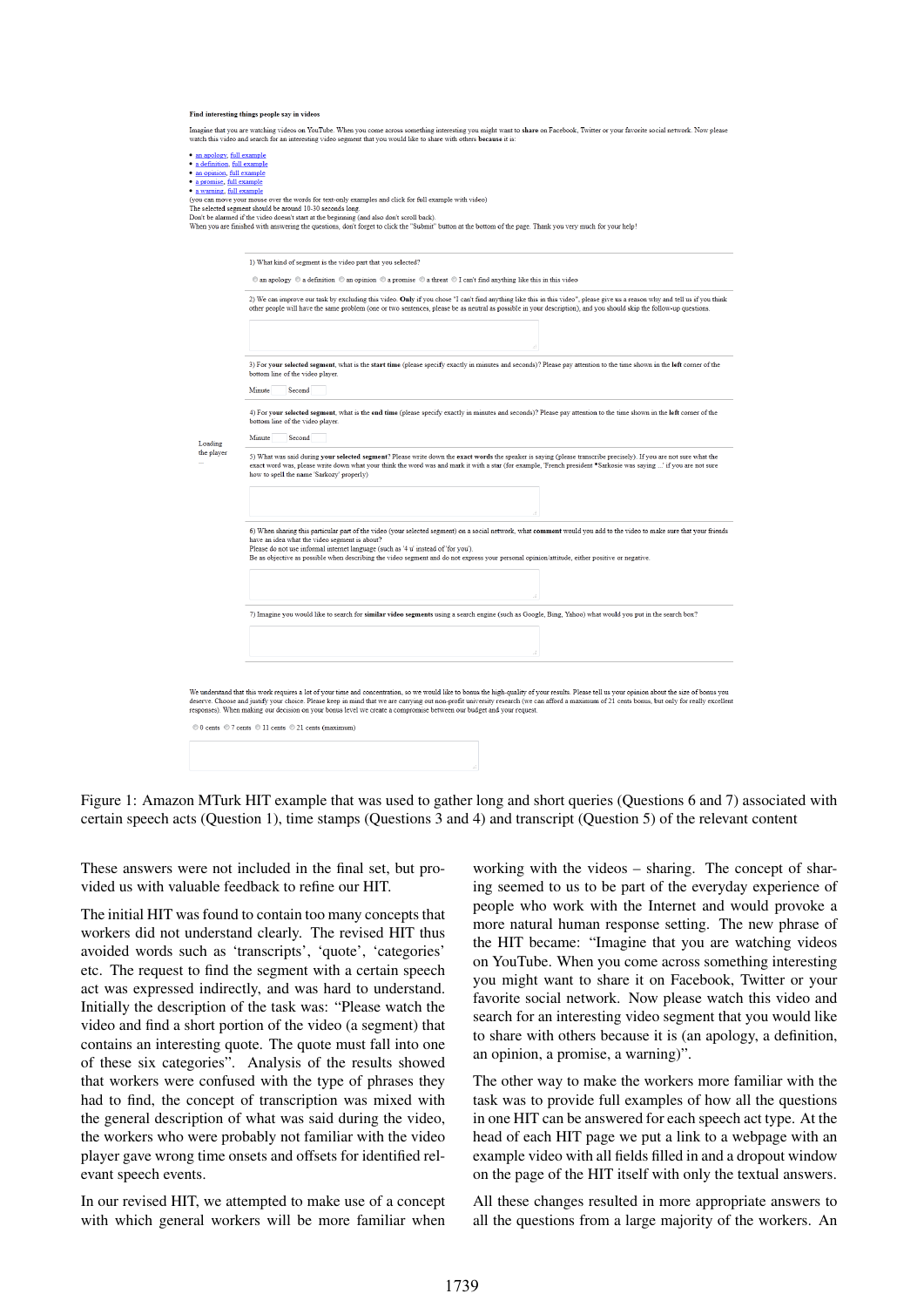example of the HIT page is shown in Figure 1.

Additionally the initial trial HIT enabled us to set a suitable worker reward that both we as requesters and workers would be comfortable with. The setting of rewards is discussed in further detail in Section 5.

#### 4.3. HIT Refinement

We ran the revised version of the HIT on the development set. An unexpected finding was that the difference in the types of speech acts, together with the limited time that workers are usually prepared to spend on one HIT caused a problem of unbalanced results. We found that it is much easier to assign something that was said by the speaker in the video to be his or her opinion than to find a warning or a promise. We think that this particular feature and the nature of the videos themselves, where we observed that there are not so many incidents of speakers making an apology or promising something in the videos, made our results unbalanced, and that this meant the number of 'opinions' was significantly higher than the number of the four other types. To avoid this situation for the video test set, we decided to run the HIT twice: one HIT with the option of 'rare' speech acts and one only for opinions. At the same time we added new questions about the speaker's appearance and behaviour to help us to detect workers who were not doing their work properly: 'Write one sentence describing the person that you see in this video. If there is more than one person, who is the person who seems to be the most important for the video'; 'Does this person have any particular mannerisms (gestures that they use, particular way of talking, nervous habits)? Please write one sentence to describe anything that you notice'. Our attempt to simply separate the HITs for 'rare' speech acts failed because workers seemed to be more amused by the new questions that had no meaning for our research, the information provided was not useful for our research, and apparently it was harder to find instances of the rare acts in the data.

Thus finally we decided to return to the original single HIT for all types of speech act with the revised wording of the instructions in collecting the queries, assuming that the lack of balance between acts might be just a feature of this dataset, and we used the same HIT questionnaire for the test set as for the development set.

In total we collected 30 queries for the development set and 50 for the test set, Table 1 shows the statistics of the collected speech acts. Examples of long queries that look like a natural sentences, short queries that correspond to the type of queries usually addressed to the Internet search engines, and transcripts of the relevant content are given in Table 2.

#### 5. Reward Levels

The reward to a worker paid by a requester is generally set in the task description, and the workers take this value into consideration together with the general HIT description when choosing whether to undertake the task. Once some workers submit their work, statistics of the average reward per hour for this HIT are available for viewing by other potential workers to take into account when considering when to take on a HIT.

The availability of the option for the requester to change the reward amount when assessing the data submitted for a HIT by a worker gives the possibility to introduce the notion of a bonus (extra reward) or to decrease the reward if the requester finds that the work was not done correctly.

Our initial trial HIT enabled us to define a suitable reward that both we as requesters and workers would be comfortable with.

Initially we started with a reward of 0.11\$ per HIT plus bonus per type of the illocutionary act (the sum varied depending on the rareness of the act). Due to the complicated and confusing formulation of the HIT, we received negative feedback from the workers. Apparently this task was inappropriately time consuming for the reward we set. Thus we worked on reformulation of the HIT to simplify it as described in Section 4.3. Also we added a clear statement in the HIT description that we are a non-profit organization, and we raised the reward to 0.19\$ and made the workers themselves suggest their own bonus in the range from 0 to 0.21 \$. Our motivation for allowing workers to choose their own bonus level was to demonstrate trust in them and appreciation of their work, which we conjectured would reinforce workers in carrying out work more thoughtfully and carefully. Interestingly, giving workers an opportunity to judge the difficulty of the task themselves resulted in useful answers with little evidence of greed (i.e., people didn't always choose the highest possible bonus). Workers were given a text box in which to provide justification for their requested bonus. Most of them took this opportunity to add a short comment. Sometimes the workers even explained that they were not sure of how well they had done on the task and therefore did not deserve the bonus for completing this HIT. Apart from spam submissions, we found bonus requests always to be reasonable.

In total, the cost of the completing the HITs was the following (10 % of all the rewards paid goes to the Amazon MTurk platform):

- price of the devset:  $(55*0.11 + 7*0.19 + 46*0.19) =$  $20\% + 16.12 = 36.12 + 10\% = 40$  \$;
- price of the testset:  $(47.88 + 25.2$  (approximately the amount of bonus money)) +  $10\% = 80.388$  \$.

#### 6. Comments on the HIT Results

Since working with video as required by this HIT is not a common task for crowdsourcing workers, we wanted to support workers that took the effort to undertake our HIT. Thus we accepted reasonably good answers that could not be used in our test collection and even award a small bonus (0.02\$) with an explanatory comment to the worker. Another reason for keeping the reward (even a small one), and not rejecting the work carried out by a worker, is that the MTurk platform monitors the level of rejection per worker in order to detect spam or any other inappropriate activity (HIT Approval Rate). Thus we did not want to decrease the HIT Approval Rate of workers who undertook our task and did a substantial amount of work, but could not make it correctly due to misunderstandings due to the nature of the task.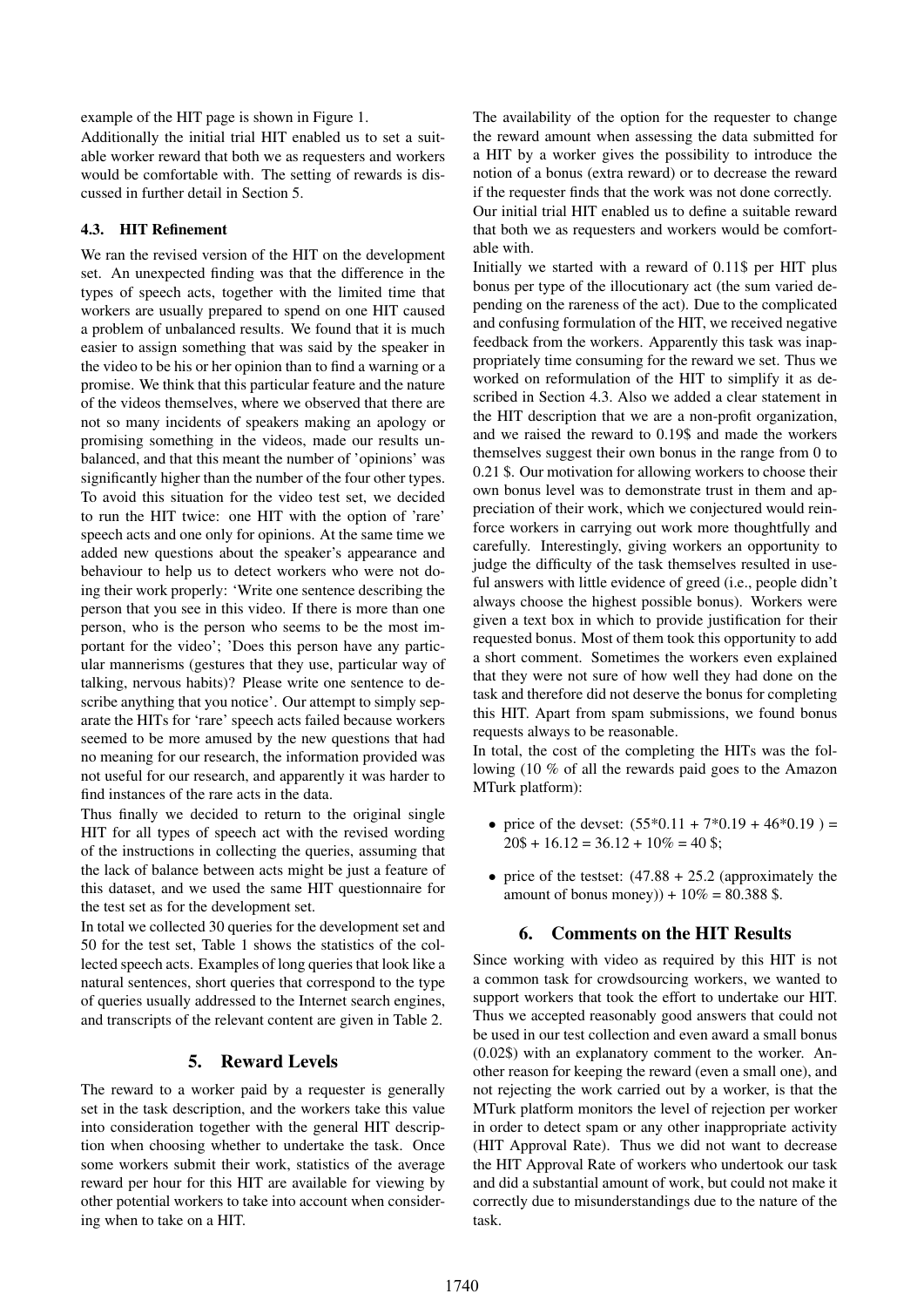| Speech act | Queries of 2 types and Transcript                                                                        |  |  |  |  |  |
|------------|----------------------------------------------------------------------------------------------------------|--|--|--|--|--|
| Apology    | Transcript: I'm here now with Terry Denison, who's the President of the Swim Coaches Association in      |  |  |  |  |  |
|            | Great Britain. Thanks for joining us on The Morning Swim Show. Oh, well, thank you for                   |  |  |  |  |  |
|            | inviting me. Actually, I'm Chairman of the Swim Coaches Association it's a slightly                      |  |  |  |  |  |
|            | Chairman Denison, I apologize.                                                                           |  |  |  |  |  |
|            | Long query: How does Anita Burns, host of the Open Mind Show, save face after the embarrassing           |  |  |  |  |  |
|            | comment she made during her interview with Victoria Edwards?                                             |  |  |  |  |  |
|            | Short query: Peter Busch president chairman Denison morning Swim Show apology                            |  |  |  |  |  |
| Definition | Transcript: Equality. How you wanna be equality for his people as far as material possessions and in     |  |  |  |  |  |
|            | verse fifteen he compared that to what was said in exodus. as it is written, He that gathered            |  |  |  |  |  |
|            | much had nothing over; and he that gathered little had no lack.                                          |  |  |  |  |  |
|            | Long query: Short video segment defining equality using a segment from a religious book                  |  |  |  |  |  |
|            | Short query: Equality religious definition                                                               |  |  |  |  |  |
| Opinion    | Transcript: Apple produces this new platform all of a sudden you know within roughly a short period      |  |  |  |  |  |
|            | that is twenty five thousand applications. Apple didn't write these applications other people            |  |  |  |  |  |
|            | did. You know you look at Twitter A Twitter is as minimal as service it doesn't offer very               |  |  |  |  |  |
|            | much and yet thousands of applications are out there adding value                                        |  |  |  |  |  |
|            | Long query: What makes Twitter more popular than Apple in terms of value                                 |  |  |  |  |  |
|            | Short query: Why Twitter and not Apple?                                                                  |  |  |  |  |  |
| Promise    | Transcript: They will launch a new effort to conquer a disease that has touched the life of nearly every |  |  |  |  |  |
|            | American, including me by seeking a cure for cancer in our time.                                         |  |  |  |  |  |
|            | Long query: Obama promises to find a cure for cancer!                                                    |  |  |  |  |  |
|            | Short query: Obama healthcare promises                                                                   |  |  |  |  |  |
| Warning    | Transcript: And there are some here coming for their own purposes and for selfish reasons that are not   |  |  |  |  |  |
|            | for your highest good. Not everything out there out there is wonderful and good                          |  |  |  |  |  |
|            | Long query: Woman warning that we should be aware of the intentions of the things going on in cosmos     |  |  |  |  |  |
|            | Short query: good in cosmos spoiled by selfish reason                                                    |  |  |  |  |  |

Table 2: Examples of 2 types of queries associated with speech acts and transcripts for the relevant segments

We had several workers who completed several HITs for the development set, but did not participate in the HIT for the collection of the test set. This lack of overlap might cause certain differences in the way people formulated their queries and chose relevant segments.

In general, for the test set the number of accepted HITs with the speech act chosen was 58.1%, where 39.5% were suitable for use in the dataset and 18.6% were accepted, but not included (either some of the fields were missing or there were some issues with the work of the video). For the remaining 41.9% of HITs the worker indicated that they were unable to find an instance of any of the illocutionary acts, we found that 35% of these responses were reasonable, while the other 6.9% were disputable.

It is worth commenting that the data provided by the workers required an additional manual assessment by the requester because there were a number of spam entries. Some types of spam were easy to capture, even automatically, for example when all fields for the HIT were empty or contained the same word. However some spam workers were more creative and copied field by field the example we have provided in the HIT heading. In our HIT formulation there was the possibility to state that there is no speech segment that can be associated with any of listed speech acts and still get the basic reward. During the collection for the test set, only 16% of these answers seemed to be disputable, and thus could be classified as spam or improper work. In these cases the workers were not paid. This problem was also observed for confirmation of translations in (Callison-Burch

and Dredze, 2010), an effective solution was to use images of the text which could not be copied, rather than using text itself. While manual checking by the requestor of the claim that there was no speech act present in the video shown for the HIT was practical for the small scale data collection undertaken here, it would quickly become prohibitive for larger collections. In these cases passing these video playback points to a second round of crowdsourcing might offer a means to check the judgement of the first worker.

Related to this issue, while we mainly only used one assessor to decide on the assign a speech act to each segment and create an appropriate query, this could be done multiple times for each segment. When the dataset was examined by participants in the MediaEval 2011 RSR , in more than 50 % of the cases there was a general consent on the information provided by the worker, however some cases were clearly disputable. Without any information about the workers background, language proficiency and the features in the audio or video that affected the assignment of the speech act to a certain utterance, it is not clear how they made their assignment. To better understand such cases, the same video segment could be given to multiple crowdsourcing workers during the assignment and query generation stage. Segments that all workers agree upon could be chosen for use in the retrieval collection. This would have the additional advantage that there would be multiple queries available for each segment, enabling more extensive RSR experimentation. Additionally, segments, assigned speech acts and associated queries, could be used as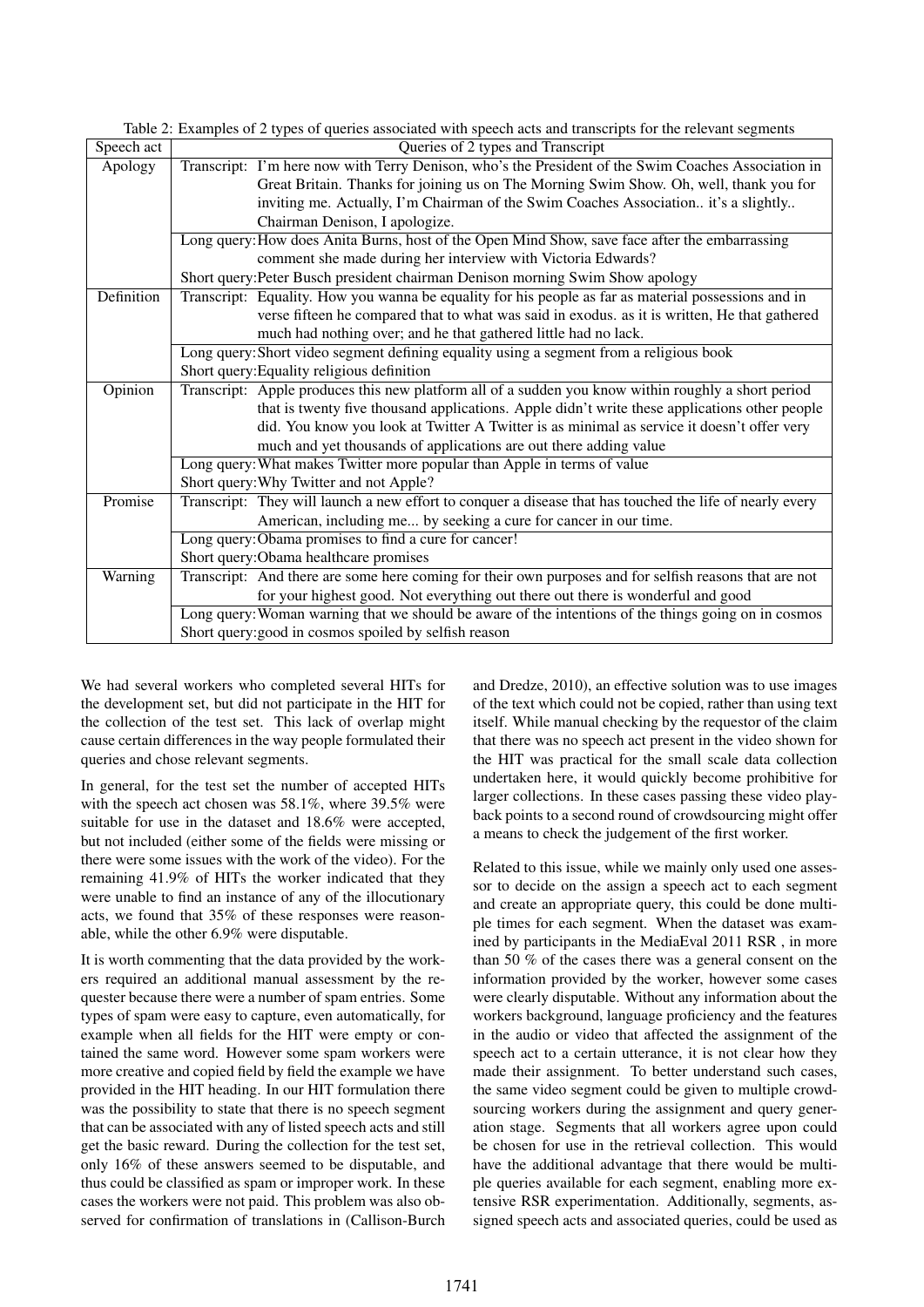a separate crowdsourcing task in order to get other workers opinions on the reliability of the initial workers judgments in the first round of experiment.

#### 7. Conclusions and Future work

This paper has described our successful development of the test collection for the Rich Speech Retrieval task at MediaEval 2011. This work has demonstrated that is possible to use crowdsourcing workers to carry out more extensive and complex tasks in the creation of resources to support speech and language research than has previously been shown. Our experiences in developing the worker task demonstrate the importance of understanding the concepts and vocabulary with which workers are likely to be familiar and to ensure that the required task relates to their general life experiences. Related to the description of the actual task, crowdsourcing workers are currently generally not used to dealing with video and audio and thus tend to be confused by the technical terminology.

The requirement to fully understand the instructions and to successfully complete multiple stages in the HIT, and the somewhat subjective nature of some of the speech acts in the video data means that it may not be possible to reduce the high failure rate of the HIT. In this case while roughly 90 % of the workers were judged to seeking to fulfill the HIT to the best of their ability, and paid accordingly by the requester, with only 10 % not receiving payment, less than 50 % of the paid work was judged suitable for inclusion in the test collection. While the low cost of crowdsouring means that the amount of money wasted is not high, it would be preferable to make the HIT more efficient. Seeking to do this could form the basis of further investigation. One disadvantage of using this approach is that the crowdsourcing platform is not specifically tuned for video processing, thus we had to use an external video player. Therefore some technical problems that the workers had (the video was not displayed or it was too slow) are hard to control, and it is impossible to detect whether they are caused by the interaction of the platform with external software, or the workers Internet connection affects the video display.

We found that the choice of award level for demanding tasks of the type specified here was very important. Setting the award too low in our initial trial HIT was very unpopular, but this problem was easily addressed when the reward amount was raised, and workers were found to generally be honest in their self assessment of the quality of their work for the HIT and the reward that they deserved.

We presented videos that are longer than 7 minutes to the workers several times, each time starting the playback at a distance of approximately the same length in order to get the queries from all of the data and not only the beginning of the files. However even with this setting, as noted earlier, workers tend to watch only a maximum of the first 3 minutes from the start of the playback which biases our results. Using a smaller window between the playback start points might be a solution to this problem. Although this change is not completely straightforward due to the presence of music and other non-speech sounds that has to be taken into account while assigning the position of playback start points within each file.

In future work we plan to collect more retrieval queries with speech act information for this dataset through crowdsourcing. We assume that the retrieval process might benefit when queries of different speech act types are processed differently. However, the number of queries of different types in the current test collection is not sufficient to draw conclusions in this regard from experiments. We will investigate whether the creation of a set of HITs to collect the query set, and then checking their reliability through crowdsourcing could form a basis for the creation of a large retrieval collection for future investigation in the domain of rich speech retrieval.

### 8. Acknowledgments

This work is funded by a grant under the Science Foundation Ireland Research Frontiers Programme 2008 Grant No: 08/RFP/CMS1677, and funding from the European Commission's 7th Framework Programme (FP7) under grant agreements no. 216444 (EU PetaMedia Network of Excellence) and AXES ICT-269980.

### 9. References

- Omar Alonso, Daniel E. Rose, and Benjamin Stewart. 2008. Crowdsourcing for relevance evaluation. *SIGIR Forum*, 42(2):9–15.
- Chris Callison-Burch and Mark Dredze. 2010. Creating speech and language data with Amazon's Mechanical Turk. In *Proceedings of the NAACL HLT 2010 Workshop on Creating Speech and Language Data with Amazon's Mechanical Turk (CSLDAMT 2010)*, pages 1–12, Stroudsburg, PA, USA. Association for Computational Linguistics.
- Keelan Evanini, Derrick Higgins, and Klaus Zechner. 2010. Using Amazon Mechanical Turk for transcription of non-native speech. In *Proceedings of the NAACL HLT 2010 Workshop on Creating Speech and Language Data with Amazon's Mechanical Turk (CSLDAMT 2010)*, pages 53–56. Association for Computational Linguistics.
- John S. Garofolo, Cedric G. P. Auzanne, and Ellen M. Voorhees. 2000. The TREC spoken document retrieval track: A success story. In *Proceedings of RIAO 2000*, pages 1–20.
- Catherine Grady and Matthew Lease. 2010. Crowdsourcing document relevance assessment with mechanical turk. In *Proceedings of the NAACL HLT 2010 Workshop on Creating Speech and Language Data with Amazon's Mechanical Turk (CSLDAMT 2010)*, pages 172–179. Association for Computational Linguistics.
- Lori Lamel and Jean-Luc Gauvain. 2008. Speech processing for audio indexing. In *Advances in Natural LanguageProcessing*, pages 4–15. Springer Berlin / Heidelberg.
- Ian Lane, Alex Waibel, Matthias Eck, and Kay Rottmann. 2010. Tools for collecting speech corpora via mechanical-turk. In *Proceedings of the NAACL HLT 2010 Workshop on Creating Speech and Language Data with Amazon's Mechanical Turk (CSLDAMT 2010)*, pages 184–187. Association for Computational Linguistics.